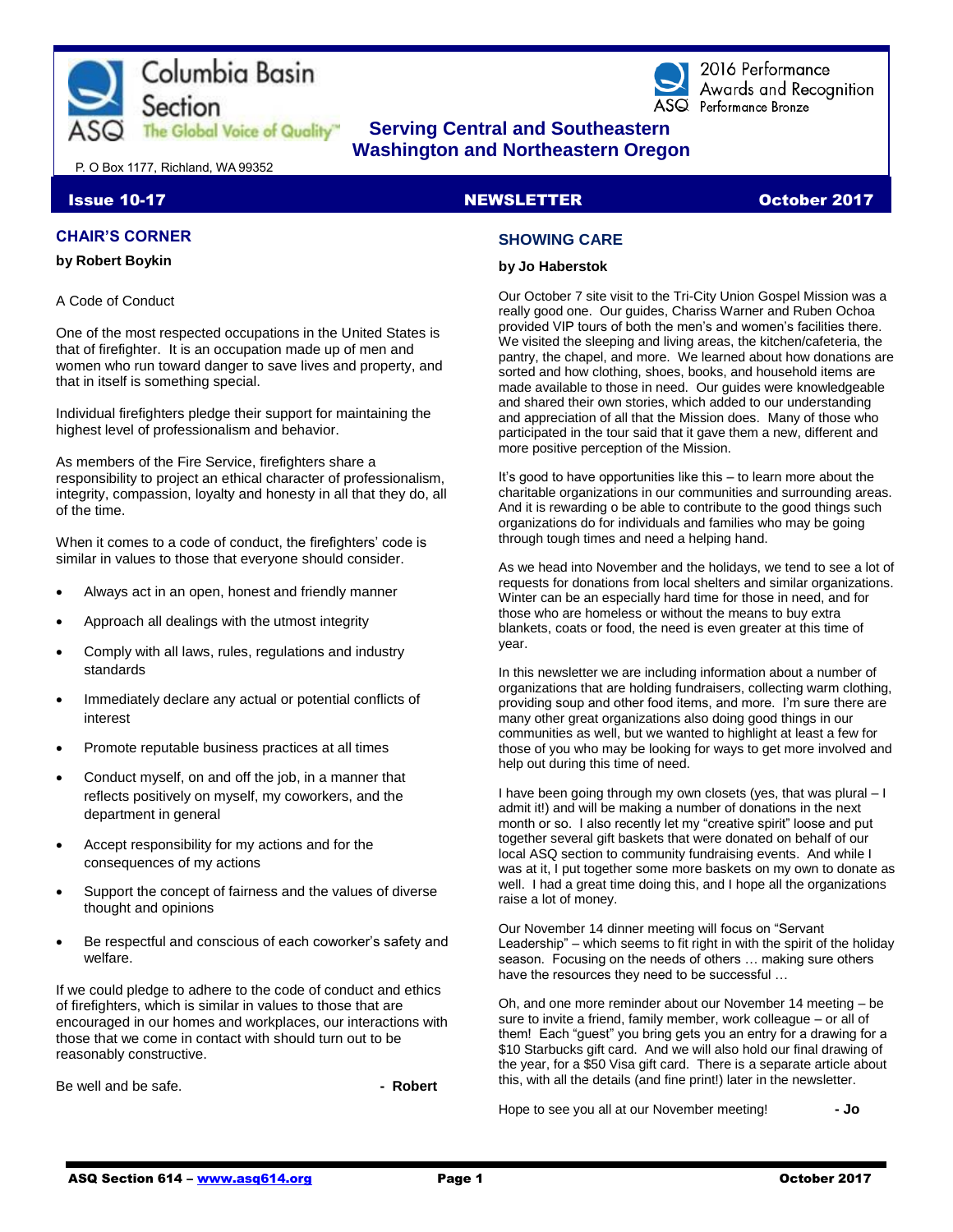

# **November 14, 2017 American Society for Quality Columbia Basin Section 0614**



# **Tuesday November 14, 2017**

#### **LOCATION:**

Shilo Inn 50 Comstock Richland, Washington

**5:30 p.m**. - Check in/Networking (no host cocktail service)

**6:00 p.m.** - Buffet Dinner

**6:45 p.m.** - Presentation

#### **DINNER BUFFET MENU:**

The Chef and crew at Northwest Food Craft provide a fine and varied buffet dinner for us at the Shilo Inn. The buffet usually includes two entree choices, plus accompanying vegetable, salad, and dessert.

Your choice of coffee, tea or decaf is included with dinner.

#### **Cost:**

\$20 ASQ members \$25 non members \$5 presentation only

(cash, check or credit card)

Reservations are due November 9. E-mail [Panda\\_2@charter.net](mailto:Panda_2@charter.net) with your name, phone number, company affiliation, and type of reservation.

**Note:** All no shows will be billed unless cancelled 48 hours in advance.

For more information about our ASQ section and other upcoming events: [www.asq614.org/](http://www.asq614.org/)





# **Ed Landauer ASQ Fellow and Certified Quality Engineer**

Did you know that the philosophy of servant leadership is an ancient one? There are passages related to servant leadership in the Tao Te Ching, attributed to Lao-Tzu, who is believed to have lived in China sometime between 570 BCE and 490 BCE.

The actual term "servant leadership" was coined by Robert K. Greenleaf in "The Servant as Leader," an essay first published in 1970. He recognized that organizations as well as individuals could be servant leaders, and he felt strongly that servant-leader organizations could change the world.

Servant leadership is both a leadership philosophy and set of leadership practices. Traditional leadership generally involves the accumulation and exercise of power by one at the "top of the pyramid." By comparison, the servant-leader shares power, puts the needs of others first and helps people develop and perform as highly as possible. Servant leadership turns the power pyramid upside down; instead of the people working to serve the leader, the leader exists to serve the people. When leaders shift their mindset and serve first, they unlock purpose and ingenuity in those around them, which usually will result in higher performance and engaged, fulfilled employees. A servant leader's purpose should be to inspire and equip the people he or she influences.

Most people would view the servant as leader as a real contradiction. The servantleader is one who wants to be a servant *first* and then makes a conscious choice to lead. This is quite different from one who is a leader first because of a strong drive for power or to gain material possessions. The difference lies in the ability of the servant leader to make sure the needs of others are being served.

In this presentation, Ed will describe examples from his personal experience of the two leadership styles and the resulting outcomes.

*About the speaker: Ed Landauer is an ASQ Fellow and Certified Quality Engineer. He has taught Engineering and Quality courses with an emphasis on Quality Engineering, Technician and Inspector Certifications for over 25 years. He has Master of Science degrees in Statistics, Industrial Engineering and Mathematics and is a Registered Professional Engineer in Mechanical, Industrial and Manufacturing Engineering. Ed most recently served as the ASQ Regional Director for Region 6A and was also a member of the ASQ Board of Directors. He previously served as Section Chair for both the Portland (Oregon) Section and the Channel Cities Section in Ventura, California.*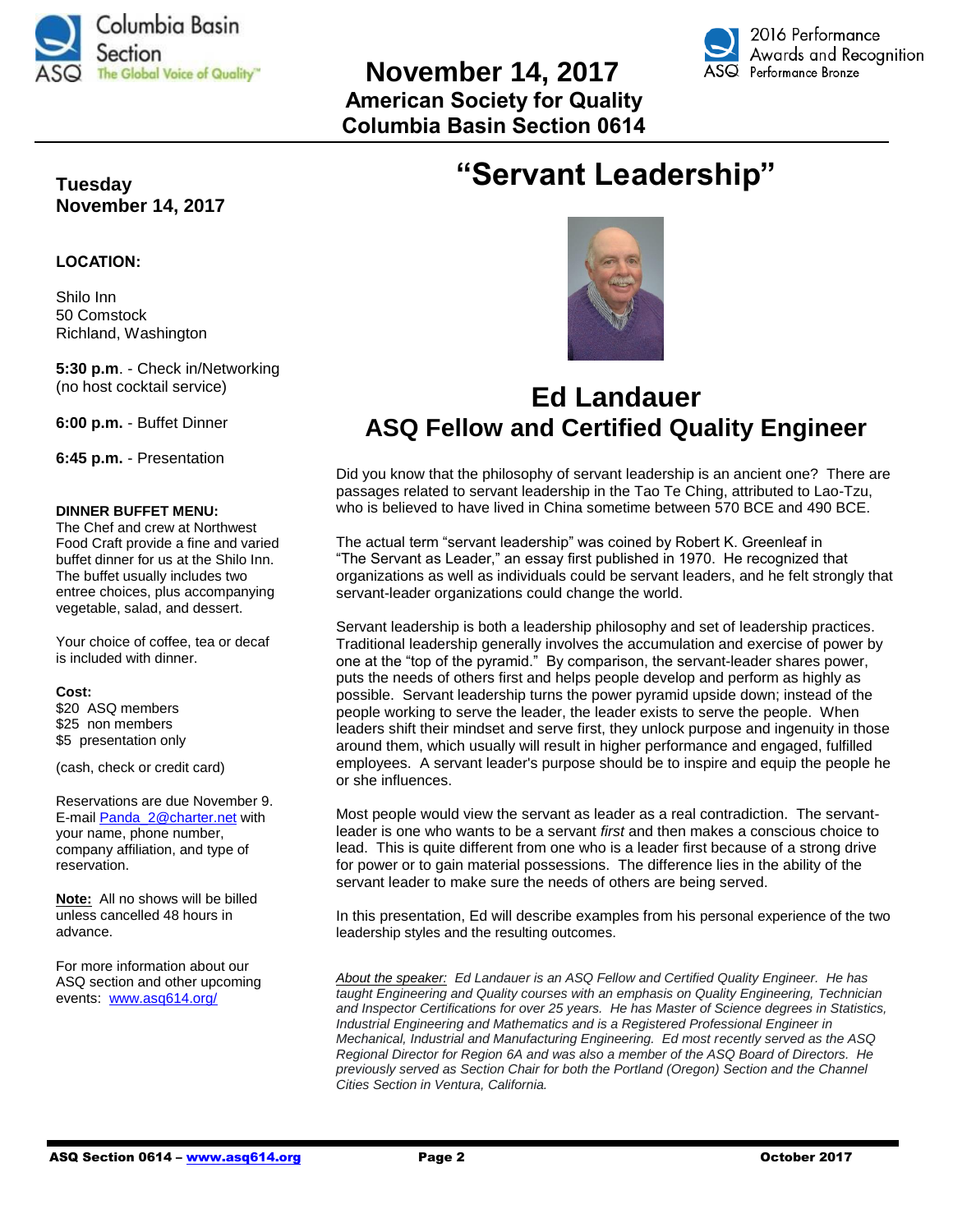#### **NOVEMBER 14 DINNER MEETING – BRING A FRIEND!**

Bring a guest to the November dinner meeting and you may win a prize. And it's also the final meeting of our "Invite a Friend/Bring a Guest" program, which means that you will also have a chance to win the Grand Prize for the year.

Here's how it works:

- The section member or friend/guest *must* make a reservation before the November 9 deadline and must attend the dinner meeting. Be sure that when the RSVP is made, it is noted that the individual is attending as the section member's guest.
- All section members with an invited guest(s) will be entered into the evening's drawing for a \$10 Starbucks gift card.
- There is no limit on the number of friends/guests a section member can invite - each guest will be considered an individual entry into the drawing.
- At the November 14 meeting, all Bring a Guest entries from that month and the previous months will be entered into a drawing for a "grand prize" - a \$50 Visa gift card!

# **STATISTICAL SAMPLING & INSPECTION OCTOBER MEMBER GIFTS**

There's an old quality adage, "You get what you inspect, not what you expect."

Statistical sampling and inspection are practices that started the quality movement and continue to be an essential part of quality assurance and process improvement for many manufacturers and industries around the world.

This month's ASQ member gift is packed with resources explaining the value and practices around these fundamental tools. Included are:

- Three complete e-books (*Integrating Inspection Management, Statistical Quality Methods,* and *How to Perform Continuous Sampling)*
- Webcast walkthrough: *Essential Quality Tools: Statistical Sampling and Size Determination*
- Additional videos, case studies, articles and templates to help apply these tools within your organization.

Access your gifts by clickin[g here](http://asq.org/membership/members/gift/).

# **LIKERT SCALES AND DATA ANALYSIS**

ASQ TV's latest video is all about data. Get advice on gathering and analyzing data in organizations, tips on using Likert scales, and a case study on leveraging data to help the bottom line. [Click here.](http://videos.asq.org/likert-scales-and-data-analysis?utm_campaign=communications_insider%20_10042017)

#### **WORLD QUALITY DAY IS NOVEMBER 9**

What will *you* do to celebrate and support World Quality Day? World Quality Day is a great opportunity to celebrate the achievements of your team and organization, and to recognize colleagues and friends who work to sustain and improve performance every day of the year.



Many individuals and organizations

use World Quality Day as an opportunity to act as quality advocates. In 2016, over 1000 organizations across the globe hosted activities around the theme of 'making operational governance count.'

This year's focus is "Celebrating Everyday Leadership." Quality professionals at all levels display leadership behaviors – from advocating why quality is important to using fact-based thinking to help businesses balance conflicting objectives and targets.

Of course, recognition and celebration of those who display such behaviors should not be limited to just one day. Consider the profound impacts of those who exhibit the values of the quality profession - a clarity of purpose, a focus on stakeholders, a commitment to do things properly and to objectively evaluate outcomes, along with a passion for continuous improvement.

By honoring the quality profession on November 9, we help raise the profile of the work done all year round, and highlight the positive impact of quality throughout the world. For more information about Everyday Leadership, check the Chartered Quality Institute (CQI) [website.](https://www.quality.org/world-quality-day-2017-celebrating-everyday-leadership)

## **IDEAS FOR WORLD QUALITY DAY 2017**

Are you interested in doing something special or with your team to celebrate World Quality Day on November 9?

Here are some activity ideas:

- Hold a "Lunch and Learn" session: This could be a potluck event or simply a BYOBB (bring your own brown bag). Invite others to share stories about how quality has positively impacted them in their business or personal life. Or share a video to help others understand more about quality.
- Create posters about World Quality Day/Month or about specific quality tools, and put them up in strategic locations. Consider holding a contest to get others actively involved in discussing quality and creating posters.
- Conduct a fundraiser or a donation drive for a local charitable organization. Giving back to the community is a great way to support quality and help improve the lives of others

Most importantly – be sure to do something fun to celebrate and share!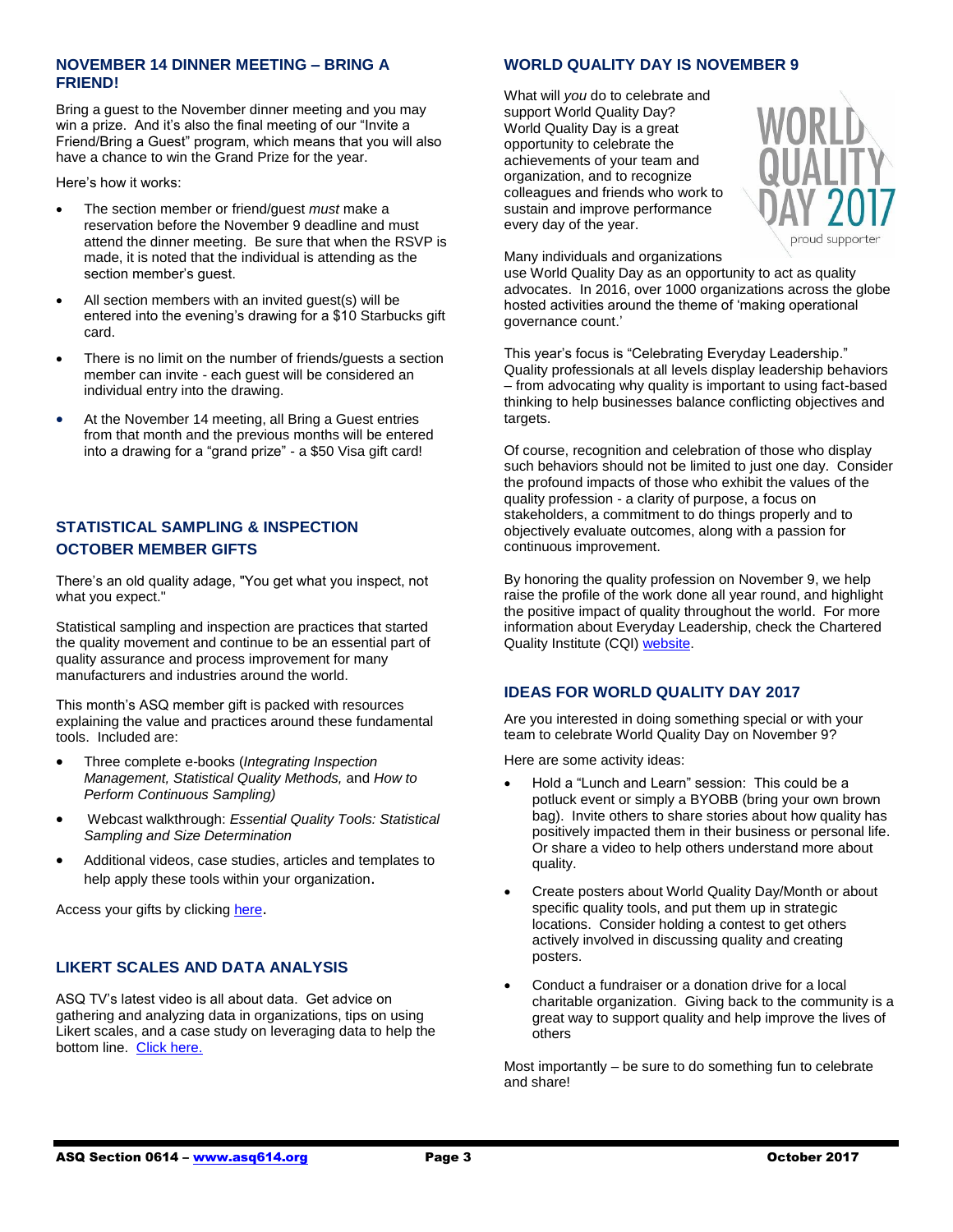#### **EARNING RECERTIFICATION UNITS**

#### **by Patrick Faulk, Certification/Recertification Chair**

If you have one or more professional certifications through ASQ, you probably already know that your certification is good for three years, at the end of which you have to recertify. You can recertify by examination - but who wants to do \*that\* again (!?). The easier alternative is the Recertification Journal, in which you record activities that earn you Recertification Units, or RUs. You must obtain 18 RUs during your three-year certification period.

ASQ provides many ways for you to earn these precious RUs here are some of them for your consideration:

- 1. Employment (up to 10.8 RUs) full or part-time employment counts toward your recertification, even if the job is not directly related to your certification area.
- 2. ASQ Courses (up to 10.8 RUs) whether you're teaching or a student attending courses, ASQ allows credit for these activities that enhance your professional development.
- 3. ASQ Conference Meetings (up to 9.0 RUs) are a great way to connect you to a network of like-minded quality professionals and learn from the best in the business. The 2018 ASQ World Conference on Quality and Improvement is coming to Seattle, right in our own backyard! You can earn 1.0 RU for each day you attend.
- 4. Local Section Meetings (up to 9.0 RUs) each meeting you attend (including site tours) is worth 0.3 RU. It doesn't sound like a lot, but if you attend only six each year, you can earn 5.4 RUs during your three-year certification period.
- 5. ASQ Certifications (up to 6.0 RUs) Why not continue to enhance your career by taking another Certification and gain a competitive employment edge? Obtaining additional certifications also earns you more RUs.
- 6. ASQ Membership (up to 1.5 RUs) Membership offers you many ways to develop and grow professionally. Membership in ASQ gives you access to a large amount of online materials, such as the quality body of knowledge, industry journals, Quality Progress magazine, quality tools and methodologies, community networks, industry events and much more!

Information about all of these opportunities (and more) can be found on the ASQ website [\(www.asq.org\)](http://www.asq.org/). It is now possible to complete and submit your Recertification Journal entirely online – but if you need help, or prefer to submit your Recertification Journal through our local Section, just contact [me](mailto:prfaulk@bechtel.com) for assistance.

Remember – you need to start collecting RUs right away, so you'll have at least 18 ready to submit at the end of your three-year certification. It's really easy to do if you just keep chipping away at it; it's really hard if you wait until the third year to get started. So don't delay!

# **THE POWER OF POSITIVITY**

#### **(excerpt from an article by Jon Gordon)**

I felt as if I just won the lottery. My excitement was that of a scientist who finally made a discovery that validated all their years of work. I had always known that positivity improves our lives, careers, relationships and teams but now I had a greater understanding of why.

I discovered Barbara Fredrickson's Broaden-and-Buildtheory and research demonstrating that as people experience more positive emotions, they become more resilient to stress, develop a broader perspective that allows them to see the big picture and identify solutions, build more meaningful relationships and connections and flourish in their lives and careers.

Complimenting Fredrickson's theory is new research on optimism from Manju Puri and David Robinson at Duke University who found that optimistic people work harder, get paid more, win at sports more regularly, get elected to office more often and live longer!

Finally there was evidence that being positive is not just a nice, feel-good way to live but, in fact, is the way to live if you want better health, meaningful relationships and greater individual and team success.

The most exciting aspect of all this is that we have the power to improve our lives, relationships and teams by cultivating and experiencing more positive thoughts and emotions. We have the power to influence how we think and feel and thus influence the direction of our careers.

We have the power to develop positivity within ourselves, and in the process, positively contribute to a team and organization. The more positivity we develop on the inside the stronger and resilient we become in facing the world on the outside. Positivity is a muscle and we can develop it.

The future belongs to those who believe in it and have the mindset, resilience, and perspective to overcome all the challenges in order to create it. There is a power of positivity. Let's start fueling up with it today!

*Jon Gordon is the author of many best-selling books, including The Energy Bus, The Positive Dog, and The Seed. His books and talks have inspired readers and audiences around the world. His principles have been put to the test by numerous NFL, NBA, and college coaches and teams, Fortune 500 companies, school districts, hospitals and non-profits. Check out his website at [www.JonGordon.com.](http://www.jongordon.com/)* 

# **PEER TODAY, BOSS TOMORROW**

Whether you're a seasoned supervisor, newly promoted, or preparing yourself for a future leadership position, this book may be of interest. Author Laura E. Bernstein provides information about reducing fears and frustrations, increasing personal effectiveness, gaining great respect from others and enhancing your overall career.

For more information about this "how-to" handbook, which sells for \$10.95, clic[k here.](http://www.walkthetalk.com/peer-today-boss-tomorrow.html?utm_source=Walk+the+Talk+Master+List&utm_campaign=868611b207-EMAIL_CAMPAIGN_2017_10_10&utm_medium=email&utm_term=0_46fccdf186-868611b207-86469245&mc_cid=868611b207&mc_eid=dba56c85a9)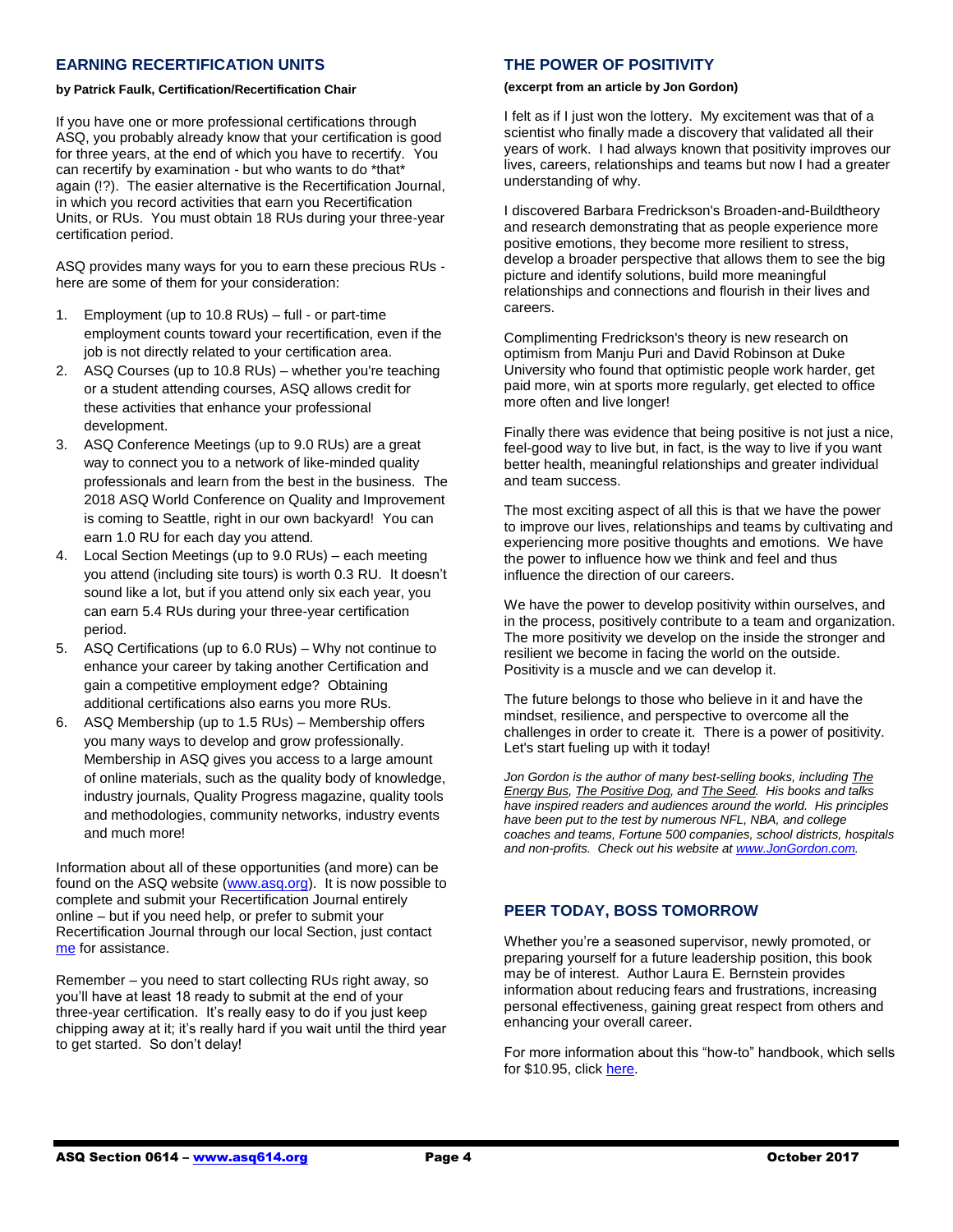#### **MOCKTAILS FOR A CAUSE**

#### **October 28 in Kennewick**

Join Restoration Convoy and other community members for a night of shopping, mocktails and food, while supporting outreach efforts to homeless teens in the local area.

Restoration Convoy is a non-profit whose mission is to restore self-value and worth to homeless youth through free senior pictures. Working with others in the Tri-Cities community, the organization provides new outfits, haircuts, makeup, goodie bags, and dinner to these students. And while this part is huge for the students and has great impact on them, the heart of Restoration Convoy is for them to know their value and worth.

This has been a local outreach for the past two years, and Restoration Convoy now wants to make their services mobile so they can provide this experience in communities all over the country.

Money raised from this event will go toward restoring a vintage airstream that was donated to the organization so they can create a mobile studio.

The event will be held October 28 from 4:30 to 7 p.m. at Hope Tri-Cities in Richland. Tickets can be purchased at the door for \$15. They will include two mocktail tickets, light food, one raffle ticket, and access to many different vendors for shopping. Additional raffle tickets will be available for purchase as well. For more information, click [here.](https://www.facebook.com/restorationconvoy/)

#### **OCTOBER HAT, GLOVES & SOCKS DRIVE**

Winter is coming, and **Soul Soup** is conducting a hat, gloves and socks drive through the end of October. They also welcome donations of dry soup packets, saltine crackers, packets of hot chocolate mix, individually packaged desserts (e.g., cookies, etc.), and paper products (bowls, plates, napkins).

Soul Soup is an ecumenical ministry whose goal is to serve a warm meal a few times of week to help reduce hunger in the Tri-Cities area. Intended especially for the homeless, elderly, and disabled, but open to anyone needing a meal, Soul Soup serves an average of 100 meals per week. Volunteers come from local businesses, churches and other organizations, providing soups, breads, salads and desserts. Additional volunteers to help serve and clean up are also needed.

Items can be delivered to Bethel Church in Richland, or First United Methodist Church in Kennewick, during regular business hours. For more information, click [here.](http://www.soulsouptricities.com/)

# **QUOTE OF THE MONTH**

"Live a good, honorable life… Then when you get older and think back, you'll enjoy it a second time."

~ Author Unknown

#### **TRI-CITIES FOOD BANK NEEDS DONATIONS & VOLUNTEERS**

Did you know that it takes approximately 60 pounds of food to feed a family of four for one week? The Tri-Cities Food Bank provides emergency food to the needy residents of Richland, West Richland, Kennewick, Finley, and Benton City. Founded in 1975, it is an *all-volunteer*, nonprofit agency, more than 100 volunteers have donated more than 30,000 hours collecting and distributing food to low-income people. They collect food 365 days of the year, and they have never paid a salary.

In 2015 the Food Bank served more than 159,000 family members. On average more than 15 tons of food are distributed weekly and about 40% of the people served children. About 99 cents of every dollar goes directly to feeding the hungry in the Tri-Cities.

Volunteers are needed in a number of capacities, including forklift operators, pickup truck drivers, and warehouse workers, as well as for the pantry/food assembly area, and up front with customers each day the food bank is open.

Donations of food items are also needed. Sugar, flour, rice, beans, mac & cheese, instant mashed potatoes, soup, baby food, cereal, cake mixes, and more are always needed. In addition, cash or credit card donations are also appreciated. Check their [website](http://www.tricitiesfoodbank.org/) for more information.

#### **BEGGAR'S BANQUET FUNDRAISER NOVEMBER 11**

Safe Harbor Support Center and My Friends' Place are Tri-Cities organizations committed to the prevention of child abuse, and to providing outreach, support and training to assist families and children in crisis. My Friends' Place, an overnight teen shelter, helps homeless teens 13 to 17 years old.

The annual Beggars Banquet, a fundraiser for these efforts, will be held November 11 from 6 to 10 p.m. at the Benton-Franklin County Fairgrounds in Kennewick. The event features soups to sample, live and silent auctions, raffles and drawings, and more. General admission tickets are \$50. For more information or to purchase tickets, click [here.](https://shcn.ejoinme.org/MyEvents/BeggarsBanquet2017/Registration/tabid/910215/Default.aspx)

# **BETTER SOFTWARE CONFERENCE AGILE DEVELOPMENT CONFERENCE DEVOPS CONFERENCE**

#### **November 5-10 in Orlando, Florida**

l

Learn what you need to build better software now. Better Software Conferences keep you current on the entire development lifecycle, including leading projects and teams, business analysis and requirements, cloud computing, going mobile, software quality, design and code, development tools, and testing. All Better Software Conferences are held in conjunction with Agile Dev Conferences and DevOps Conferences, allowing you to choose from three distinct programs. Conferences include full- and half-day tutorials and ― educational sessions. For more information, click [here.](https://bsceast.techwell.com/?_ga=1.220003611.301083376.1490028265)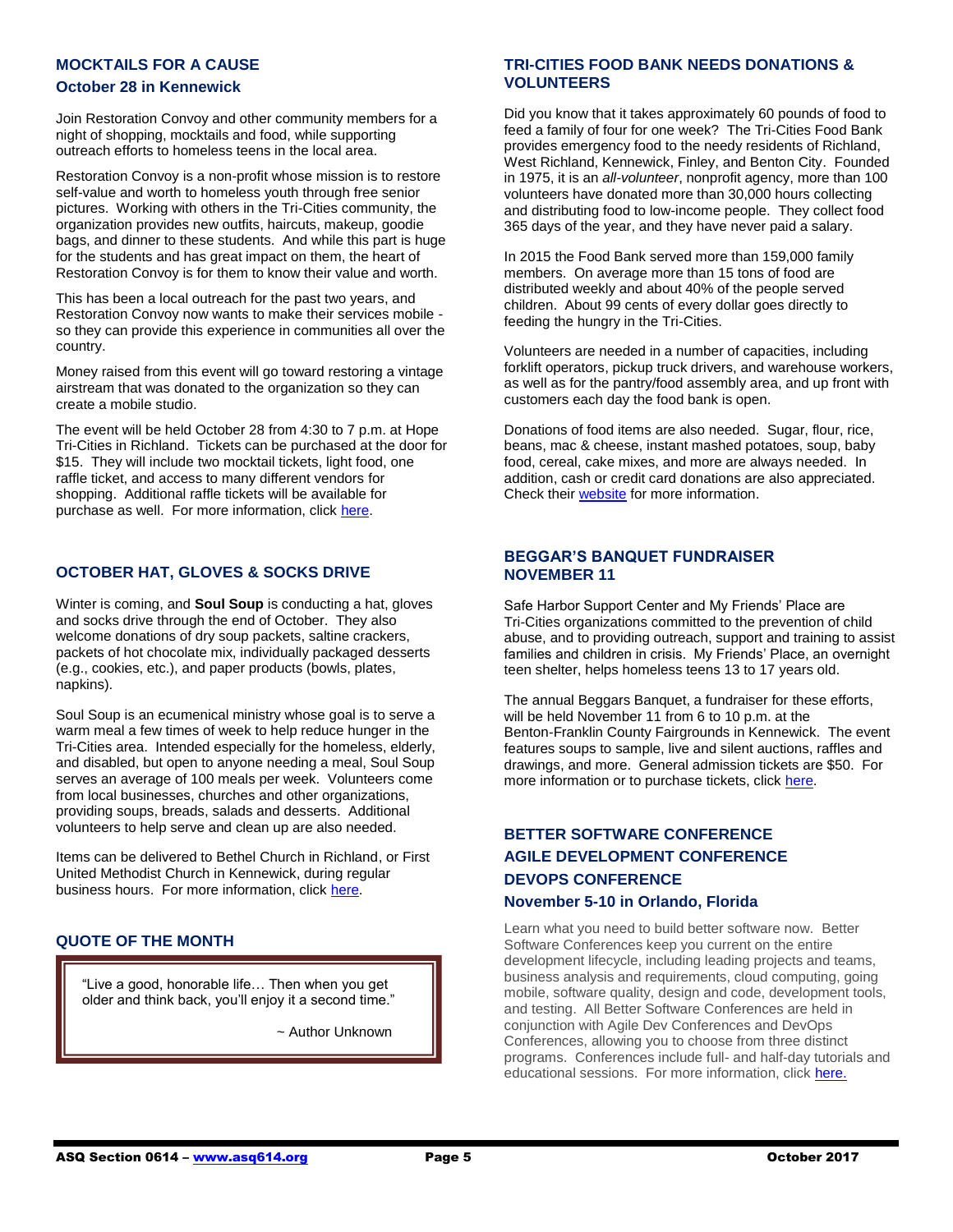# **JINGLE AND JAZZ – NOVEMBER 17**

#### **MLS Fundraiser**

Modern Living Services (MLS) was founded in 2009 by a group of concerned parents worried about the future of their adult children with intellectual and developmental disabilities (IDD), especially in the area of housing. They began seeking property that was zoned multi-family with access to public transportation, banking, shopping, medical facilities and pharmacies. They obtained an appropriate property and the Kennewick "Perry Suites housing project was built. It has 14 subsidized adult units for people with IDD.

MLS provides housing, life skills and educational resources to developmentally disabled individuals in Benton and Franklin Counties. Through a collaborative approach, they help individuals and their families leverage existing community resources, while offering additional programs to address defined service gaps in the community.

Jingle and Jazz will be held on November 17 at the Red Lion Hotel in Pasco. The event includes wine tasting, dinner, and silent and live auctions. Cost is \$50 per person. For more information, call 208-680-7435 or email [jingleandjazz@gmail.com](mailto:jingleandjazz@gmail.com).

#### **TRAINING – THE SAN FRANCISCO TREAT**

November might just be a great time for a trip to California. Consider checking out Fisherman's Wharf, Coit Tower, Alcatraz, and other San Francisco sights, while also getting in some great ASQ training!

Some of the courses being offered there in mid-November include:

- ISO 9001:2015 Lead Auditor Training
- ISO 9001:2008 36-Hour Certified Lead Auditor with Medical Device Focus (ISO 13485 – Exemplar Global Certified)
- Certified Quality Engineer Certification Preparation
- Software Quality Engineering Certification Preparation
- Certified Quality Auditor Certification Preparation
- Internal Auditing to ISO/IEC 17025
- Corrective and Preventive Action
- ASQ's Quality 101
- Introduction to Supplier Management
- Fundamentals of Measurement Uncertainty

For more information or to get registered for a course, click [here.](https://asq.org/training/catalog?loc=ca-sanfrancisco&utm_source=email&utm_medium=email&utm_campaign=marketing_training_pubcourses_100517)

#### **OCTOBER IS CYBER SECURITY AWARENESS MONTH**

#### **(from the AARP newsletter)**

Here are some tips to help you stay cyber secure:

- 1. **Create strong passwords.** In fact, instead of a password, create a passphrase. Make it something unique to you and easy to remember. For example, if you're a pie lover, your passphrase could be *Ilovechocolatepie*. Like to golf? How about *Golfismyfavoriteactivity*. Think of something that would be easy for you to remember, but hard for a thief to crack.
- 2. **Enable stronger authentication.** Stronger authentication (also known as two-factor or multi-factor authentication) adds an extra layer of security beyond using a password to access your accounts. Most major e-mail, social media and financial platforms offer multi-factor authentication to their users. To learn more, visit [www.lockdownyourlogin.com.](http://action.aarp.org/site/R?i=0lTK-MFkM0tZ-1Dwl20Jhg)
- 3. **Think before you connect.** Before you connect to any public wireless hotspot such as those in an airport, hotel, train/bus station, or café, be sure to confirm the name of the network and exact login procedures with appropriate staff to ensure that the network is legitimate. Many fake networks have seemingly legitimate names.
- 4. **Protect your money and your information.** Do not conduct sensitive activities, such as online shopping, banking, or sensitive work, using a public wireless network or a public computer.
- 5. **Turn off your Bluetooth when not in use.** Bluetooth enables your device to connect to other devices. For example, it's what allows you to operate your smartphone hands free while you are in the car. When it's on, it can open you up to vulnerabilities.
- 6. **Keep your software updated.** Keep your operating system and other software strong by installing updates to improve your device's ability to defend against malicious software, also known as 'malware'.

When it comes to fraud, vigilance is our number one weapon. You have the power to protect yourself and your loved ones from scams. Be careful and stay alert.

Has your email address changed? Help us keep you informed of Section 0614 events and information by updating your contact information and email preferences a[t http://www.asq.org/.](http://www.asq.org/) Log in and click "My Account" to update your membership record. You can add or make email, address and phone changes in the "Contact" tab, and then be sure to click on the "email preferences" tab to be sure you are subscribed to receive future Section communications.